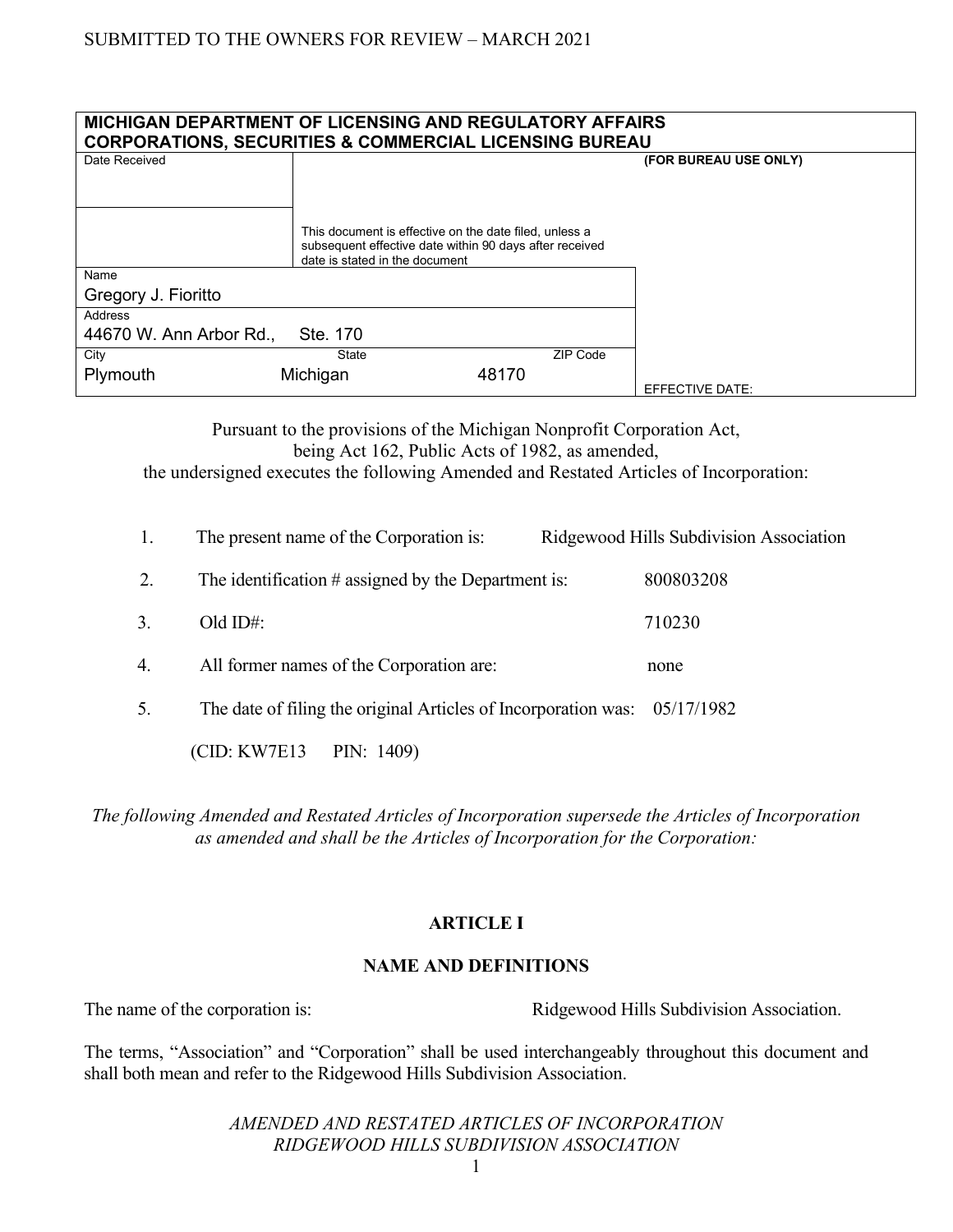All references to "MCL" throughout this document are citations to certain sections of the "Michigan Compiled Laws," which is the official codification of statutes for the State of Michigan. An unannotated edition of the MCL is published by the State of Michigan in print and online

## **ARTICLE II**

#### **PURPOSES**

The purposes for which the Corporation is formed (and which are not intended to create a profit for the Members of the Association) are as follows:

- (a) Exercise all of the powers and privileges and to perform all of the duties and obligations of the Association as set forth in that certain Declaration of Restrictions dated July 25, 1978, recorded at Liber 20298, Pages 551 through 563, Wayne County Records, as amended by the Declaration of Restrictions for Ridgewood Hills Subdivision No. 2 and First Amendment to Declaration of Restrictions for Ridgewood Hills Subdivision No. 1 dated October 1, 1984, recorded on December 30, 1985, in Liber 22628, Pages 916 through 918, Wayne County Records, as amended by the Declaration of Restrictions for Ridgewood Hills Subdivision No. 2 and Second Amendment to Declaration of Restrictions for Ridgewood Hills Subdivision No. 1 dated December 6, 1985, recorded on December 30, 1985, in Liber 22629, Pages 201 through 203, Wayne County Records, as amended by the Declaration of Restrictions for Ridgewood Hills Subdivision No. 4 and Third Amendment to Declaration of Restrictions for Ridgewood Hills Subdivision No. 1 dated April 15, 1987, recorded on May 26, 1987, in Liber 23257, Pages 737 through 739, Wayne County Records, as amended by the Declaration of Restrictions for Ridgewood Hills Subdivision No. 4 and Third Amendment to Declaration of Restrictions for Ridgewood Hills Subdivision No. 1 on March 10, 1988, in Liber 23640, Pages 912 through 914, Wayne County Records, as amended by the Fourth Amendment to Declaration of Restrictions for Ridgewood Hills Subdivision No. 1, No. 2, No. 3 and No. 4, Plymouth Township, Michigan, dated December 29, 2011 and recorded on May 21, 2012, in Liber 49879, Page 370, Wayne County Records, as amended by the Fourth Amendment to Declaration of Restrictions for Ridgewood Hills Subdivision No. 1, No. 2, No. 3 and No. 4, Plymouth Township, Michigan, dated March 1, 2013, and recorded on August 14, 2013, in Liber 50999, Page 358 et seq., Wayne County Records (collectively, the "Declaration"), and including the Open Space Agreement applicable to the properties described in the Declaration, as said Declaration and Open Space Agreement might be amended from time to time;
- (b) Manage and administer the affairs of and to maintain and preserve, pursuant to and in accordance with the Declaration, Ridgewood Hills Subdivision No. 1, Lots 1 to 185, inclusive, as recorded in Liber 98 of Plats, Pages 35 to 40, Wayne County Records (hereinafter referred to as "Subdivision No. 1"); Ridgewood Hills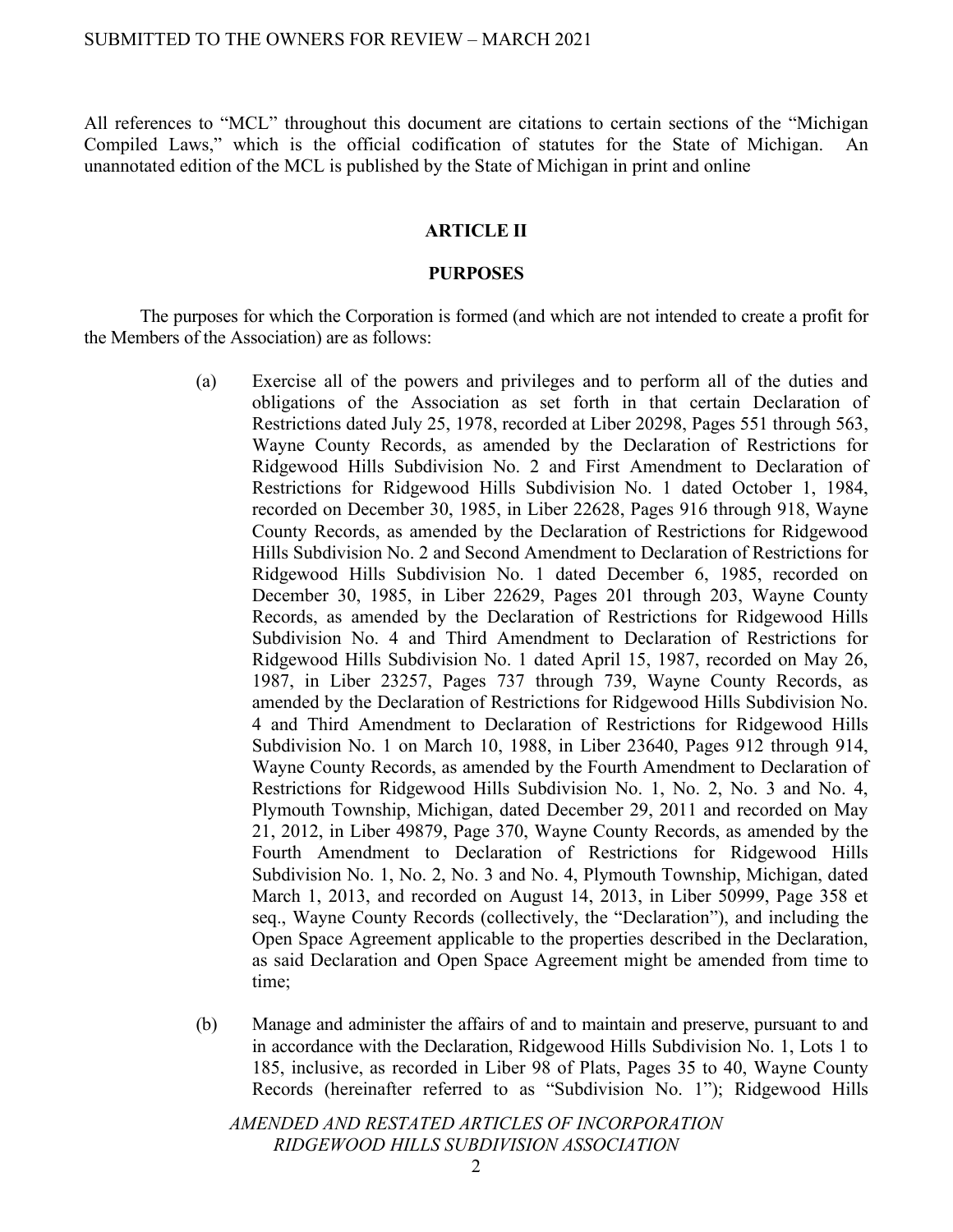Subdivision No. 2, Lots 186 to 241, inclusive, as recorded in Liber 100 of Plats, Pages 98 to 100, Wayne County Records (hereinafter referred to as "Subdivision No. 2"); Ridgewood Hills Subdivision No. 3, Lots 242 to 305, inclusive, as recorded in Liber 101 of Plats, Pages 29 to 32, Wayne County Records (hereinafter referred to as "Subdivision No. 3"); and Ridgewood Hills Subdivision No. 4, Lots 306 to 385, inclusive, as recorded in Liber 102 of Plats, Pages 1 to 3, Wayne County Records, hereinafter referred to as "Subdivision No. 4" (collectively, the "Subdivisions");

(c) Provide for the improvement, maintenance, and preservation of the Common Areas of the Subdivisions, which are described as follows:

Ridgewood Park North, Ridgewood Center Park, Ridgewood Park South, Pineview Park, Winterset Park, Ridgewood Park West, and Ridgewood Park Northwest located within and being a part of the Subdivisions, which are part of the West ½ of Section 32, Town 1 South, Range 8 East, Plymouth Township, Wayne County, Michigan, according to the plat thereof as recorded with the Wayne County Register of Deeds, as well as all subdivision entrance gates, storm water drainage and retention areas (collectively, the "Common Areas");

- (d) Fix, levy, collect, and enforce payment by any lawful means, all charges or assessments pursuant to the terms of the Declaration; to pay all expenses in connection therewith and all office and other expenses incident to the conduct of the business of the Association, including all costs and reasonable attorney's fees and licenses, taxes, or governmental charges levied or imposed against the property of the Association;
- (e) Borrow money, and with the assent of those Owners who represent at least sixty percent (60%) of all of the Lots within the Subdivisions, mortgage, pledge, deed in trust, or hypothecate any or all of its real or personal property as security for money borrowed or debts incurred;
- (f) Dedicate, sell, or transfer all or any part of the Common Areas to any public agency, authority or utility for such purposes and subject to such conditions as may be agreed to by the members and approved by the Plymouth Township Board of Trustees. No such dedication or transfer shall be effective unless an instrument has been signed by Owners representing at least two-thirds (2/3) of all of the Lots within the Subdivisions , agreeing to such dedication, sale or transfer;
- (g) Participate in mergers and consolidations with other non-profit corporations organized for the same purposes and/or annex additional residential property and Common Areas;
- (h) Have and to exercise any and all powers, rights, and privileges which a corporation organized under the Non-Profit Corporation Law of the State of Michigan by law may now or hereafter have or exercise;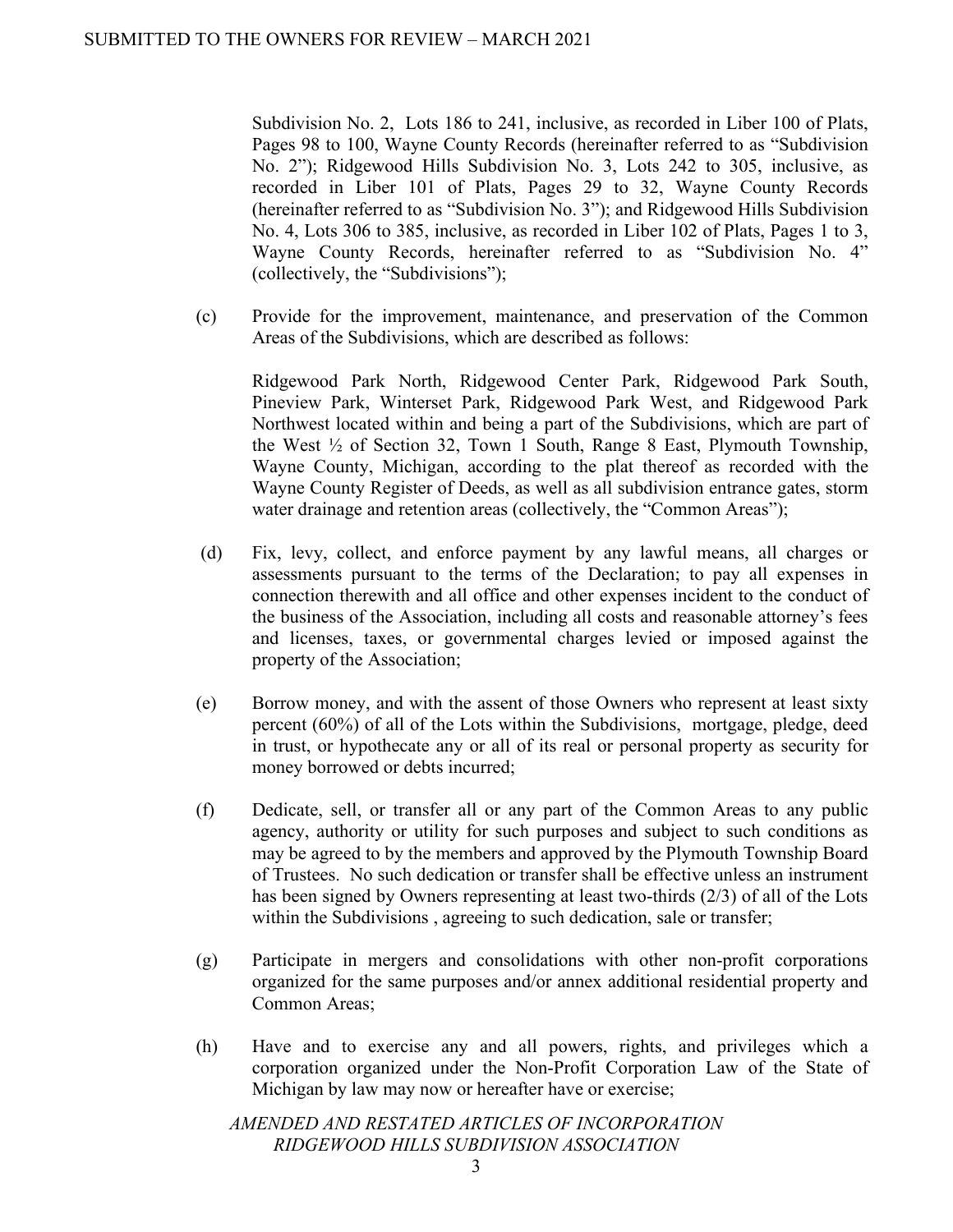- (i) To administer and operate the Association in such a manner as might be required by all applicable local, state and federal laws, including, but not limited to, the National Fair Housing Act (Title VIII of the Civil Rights Act of 1968, as amended), and the Michigan Civil Rights Act;
- (j) To carry insurance and to collect and allocate the proceeds thereof;
- (k) To repair and rebuild improvements owned by the Association after casualty;
- (l) To contract for and employ persons, firms, or corporations to assist in management, operation, maintenance and administration of the Subdivisions and the Corporation;
- (m) To make and enforce reasonable regulations concerning the use and enjoyment of the Common Areas and Lots in the Subdivisions;
- (n) To acquire (by gift, purchase or otherwise), own, maintain, build upon, operate, and improve, and to buy, sell, convey, assign, mortgage, or lease (as landlord or tenant), and to dedicate to public use or to otherwise dispose of any real or personal property, including, but not limited to, any Lot in the Subdivisions, for any purpose providing a benefit to the members of the Corporation and in furtherance of any of the purposes of the Corporation;
- (o) To enforce the provisions of the Declaration of Restrictions and these Amended and Restated Articles of Incorporation and such Rules and Regulations of the Association as may hereinafter be adopted by the Board of Directors;
- (p) To do anything required of or permitted to it as administrator of said Association by the Declaration, as amended;
- (q) To sue in all courts and to defend against any actions or suits brought against the Corporation or its Directors, Officers or volunteers by any member of the Corporation or by any third party, and to participate in any and all actions and proceedings whether judicial, administrative, arbitrative, or otherwise; and
- (r) In general, to enter into any kind of activity, to make and perform any contract and to exercise all powers necessary, incidental or convenient to the administration, management, maintenance, repair, replacement and operation of said Association and to the accomplishment of any of the purposes thereof.

# **ARTICLE III**

# **ORGANIZATION**

The Corporation is organized on a nonstock, membership basis.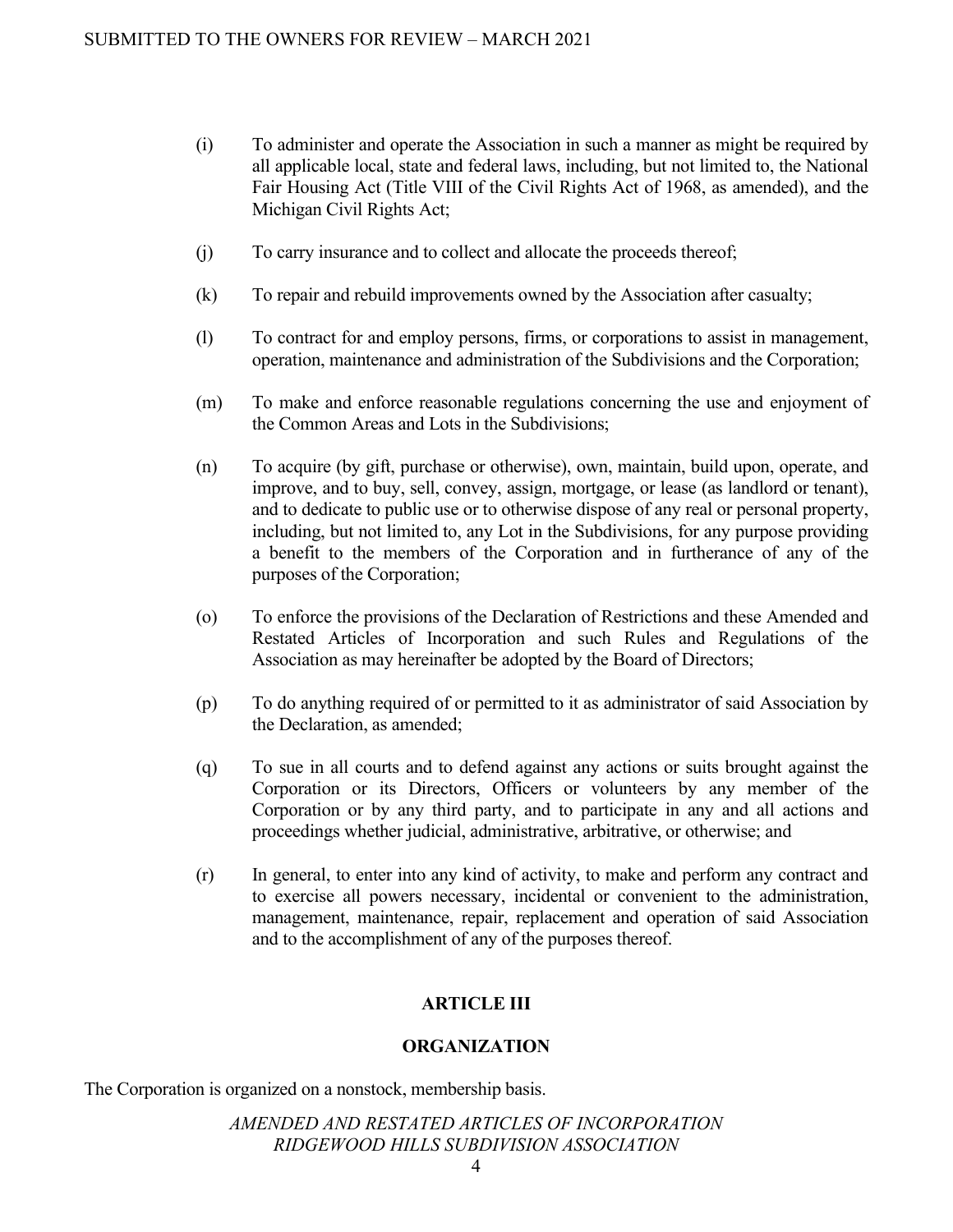If organized on a nonstock basis, the description and value of its real property assets are:

Three (3) private parks containing a total of 12.945 acres of land.

The description and value of its personal property assets are: None.

The Corporation is to be financed under the following general plan:

Assessment of members

#### **ARTICLE IV**

#### **RESIDENT AGENT AND REGISTERED OFFICE**

| The name of the resident agent is:       | Michael Disalvo (as of January 1, 2021)                           |
|------------------------------------------|-------------------------------------------------------------------|
| The address of the registered office is: | 48624 Chambury Ct., Plymouth, MI 48170 (as of January 1,<br>2021) |

The mailing address of the registered office, if different than above: PO Box 5492, Plymouth, MI 48170

## **ARTICLE V**

#### **EXISTENCE**

The term of corporate existence is perpetual.

## **ARTICLE VI**

#### **MEMBERSHIP AND VOTING**

The qualifications of members, the manner of their admission to the Corporation, the termination of membership, and voting by such members shall be as follows:

> (a) Each Owner of a Lot in the Subdivisions shall be a member of the Corporation, and no other person or entity shall be entitled to membership.

Membership in the Corporation shall be established by the acquisition of fee simple title or the interest of a land contract purchaser to a Lot in the Subdivisions and by recording with the Wayne County Register of Deeds a deed, memorandum of land contract, or other instrument (as applicable) establishing a change of record title to such Lot and furnishing evidence of same satisfactory to the Corporation.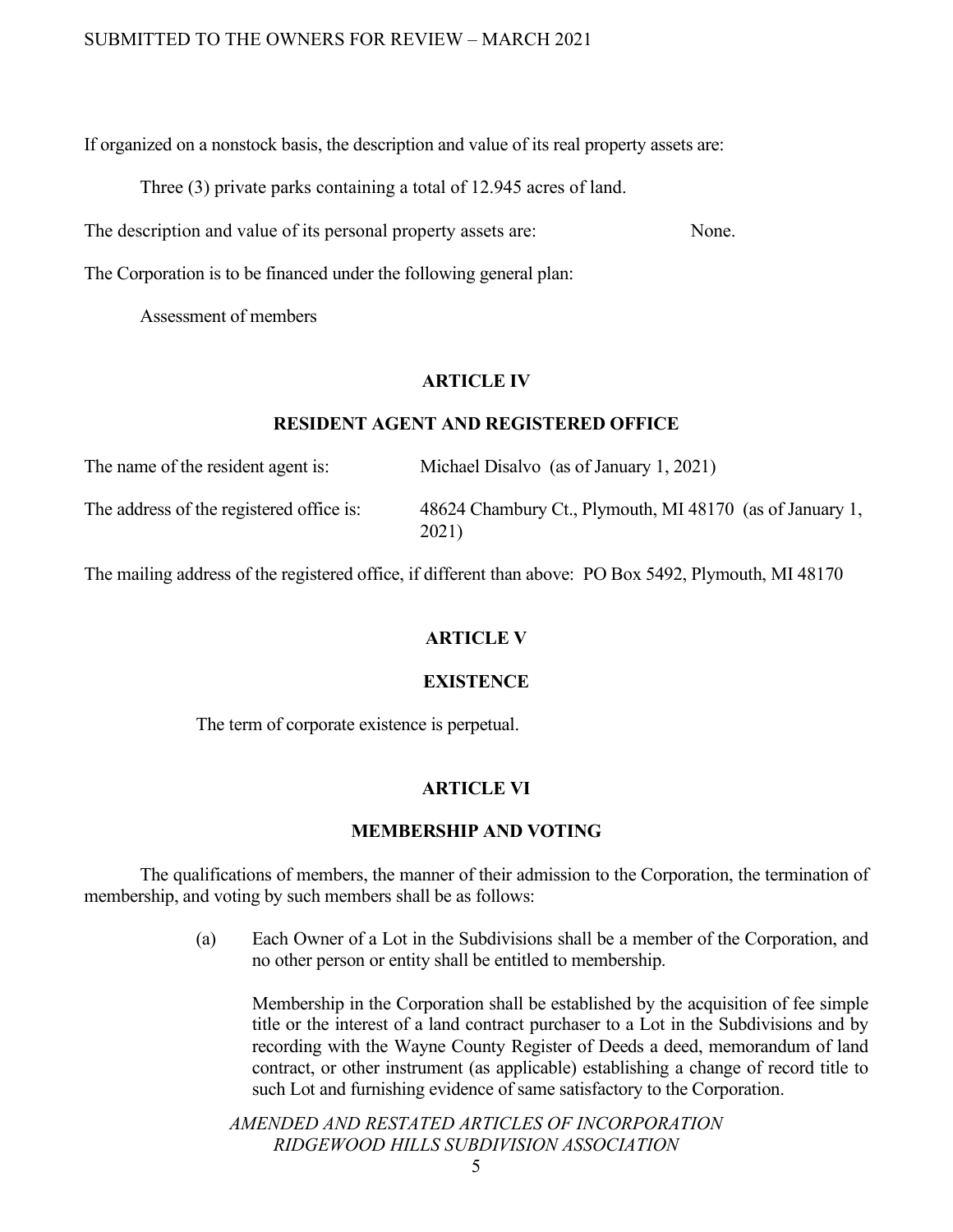A new Owner shall be considered to be a Member of the Association commencing upon the date on which said Owner acquires or is conveyed fee simple title to the Lot, or the date on which a purchaser executes a land contract for a Lot, regardless of when proof of the Owner's acquisition of title or a land contract purchaser interest to a Lot is provided to the Corporation as required herein, and/or as required in the Declaration of Restrictions.

- (b) The share of a member in the funds and assets of the Corporation cannot be assigned, pledged, encumbered or transferred in any manner except as an appurtenance to their Lot.
- (c) Voting by members shall be in accordance with the provisions of the Declaration.

# **ARTICLE VII**

## **NONLIABILITY AND ASSUMPTION OF LIABLITY FOR DIRECTORS AND OFFICERS**

**Section 1. Elimination of Personal Liability for Volunteer Officers and Directors.** To the extent permitted by law, a director or volunteer Officer of the Corporation shall not be personally liable to the Corporation or its members for monetary damages for any action taken or any failure to take any action as a Director or volunteer Officer, except liability for any of the following:

- (a) for any breach of an Officer's or Director's duty of loyalty to the Corporation or its members;
- (b) for acts or omissions not in good faith or which involve intentional misconduct, a knowing violation of the law, or which involve the intentional infliction of harm on the corporation, its shareholders, or members;
- (c) resulting from a violation of MCL 450.2551;
- (d) the amount of a financial benefit received by a director or volunteer officer to which he or she is not entitled;
- (e) for any act or omission that is grossly negligent;
- (f) an intentional criminal act;
- (g) a liability imposed under section MCL 450.2497 (a).

Nothing contained in this Section 1 will be construed to extend the periods for the bringing of an action under any existing statutes of limitation, nor as a waiver of any defense which may be asserted on behalf of any volunteer.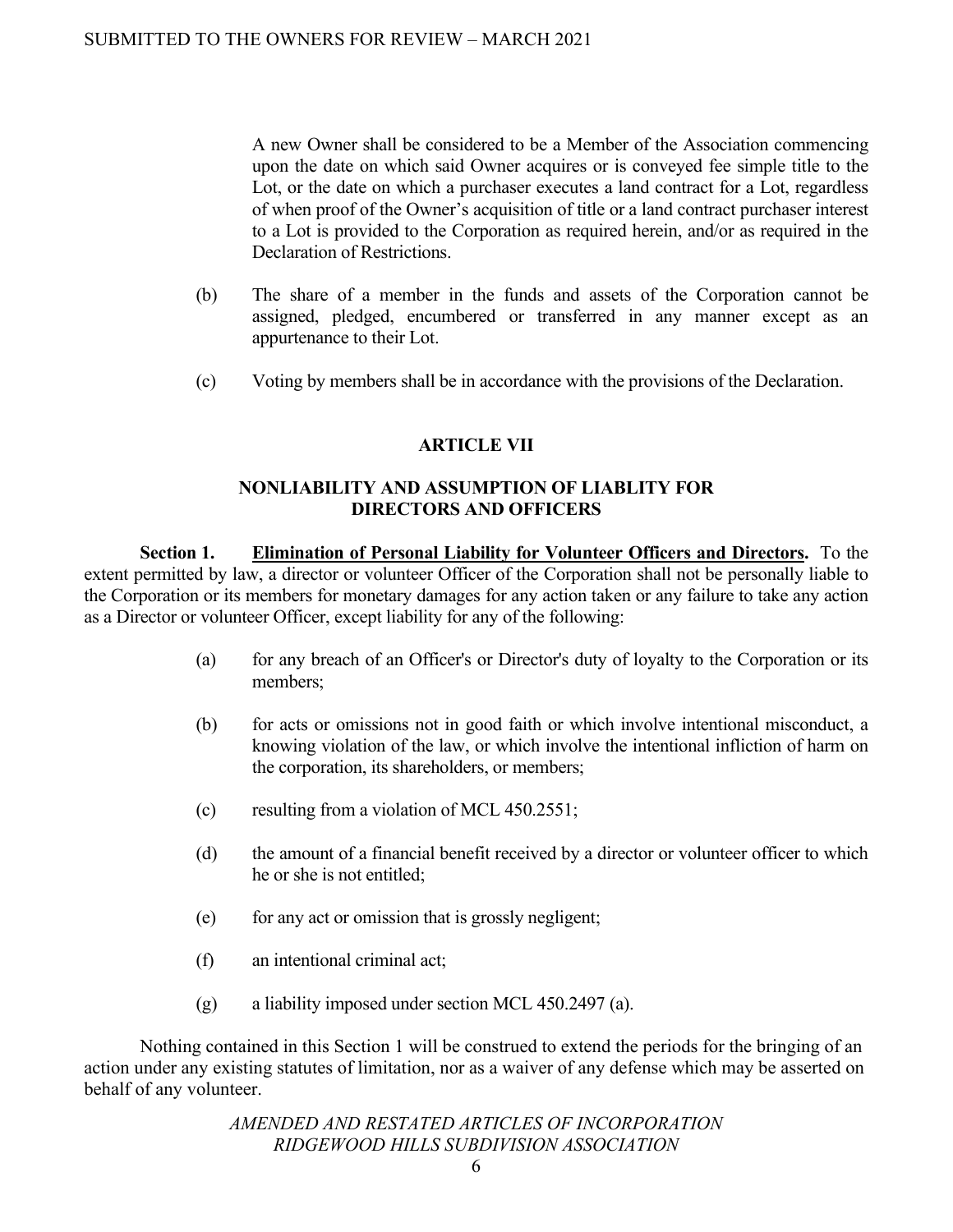# SUBMITTED TO THE OWNERS FOR REVIEW – MARCH 2021

**Section 2. Association's Assumption of Liability**. The Corporation assumes liability for all acts or omissions of a volunteer Director, volunteer Officer or other volunteer occurring on or after the effective date of these Amended and Restated Articles if all of the following are met:

- (a) The volunteer was acting or reasonably believed he or she was acting within the scope of his or her authority.
- (b) The volunteer was acting in good faith.
- (c) The volunteer's conduct did not amount to gross negligence or willful and wanton misconduct.
- (d) The volunteer's conduct was not an intentional tort.
- (e) The volunteer's conduct was not a tort arising out of the ownership, maintenance, or use of a Motor vehicle for which tort liability may be imposed as provided in Section 3135 of the insurance code of 1956, Act No. 218 of the Public Acts of 1956, being Section 500.3135 of the Michigan Compiled Laws.

Nothing contained in the Section 2 will be construed to extend the periods for the bringing of an action under any existing statutes of limitation, nor as a waiver of any defense which may be asserted on behalf of any volunteer.

To the extent permitted by law, no person or entity may bring or maintain a claim for monetary damages against a volunteer Director or Officer for any liability assumed by the Corporation for that Director or Officer under Section 2 above; any such claims must be brought and maintained against the Corporation.

**Section 3. Amendments to Michigan Nonprofit Corporation Act.** If the Michigan Nonprofit Corporation Act is amended to authorize corporate action further eliminating or limiting the personal liability of Officers or Directors, then the liability of the Officers and Directors of the Corporation shall be eliminated or limited to the fullest extent permitted by the Act, as so amended.

**Section 4. Volunteer Liability in the Event of Amendment or Repeal of this Article.** Any repeal, modification or adoption of any provision in these Articles of Incorporation inconsistent with this Article shall not adversely affect any right or protection of the volunteer Officers and Directors of the Corporation existing at the time of such repeal, modification or adoption.

**Section 5. Definition of "Volunteer.**" For purposes of this Article, "volunteer Director" means a Director who does not receive anything of more than nominal value from the Corporation for serving as a Director other than reimbursement for actual, reasonable and necessary expenses incurred by the Director in their capacity as a Director.

For purposes of the Article, "non-Director volunteer" or "volunteer" means an individual, other than a volunteer Director, performing services for a nonprofit corporation at the request or appointment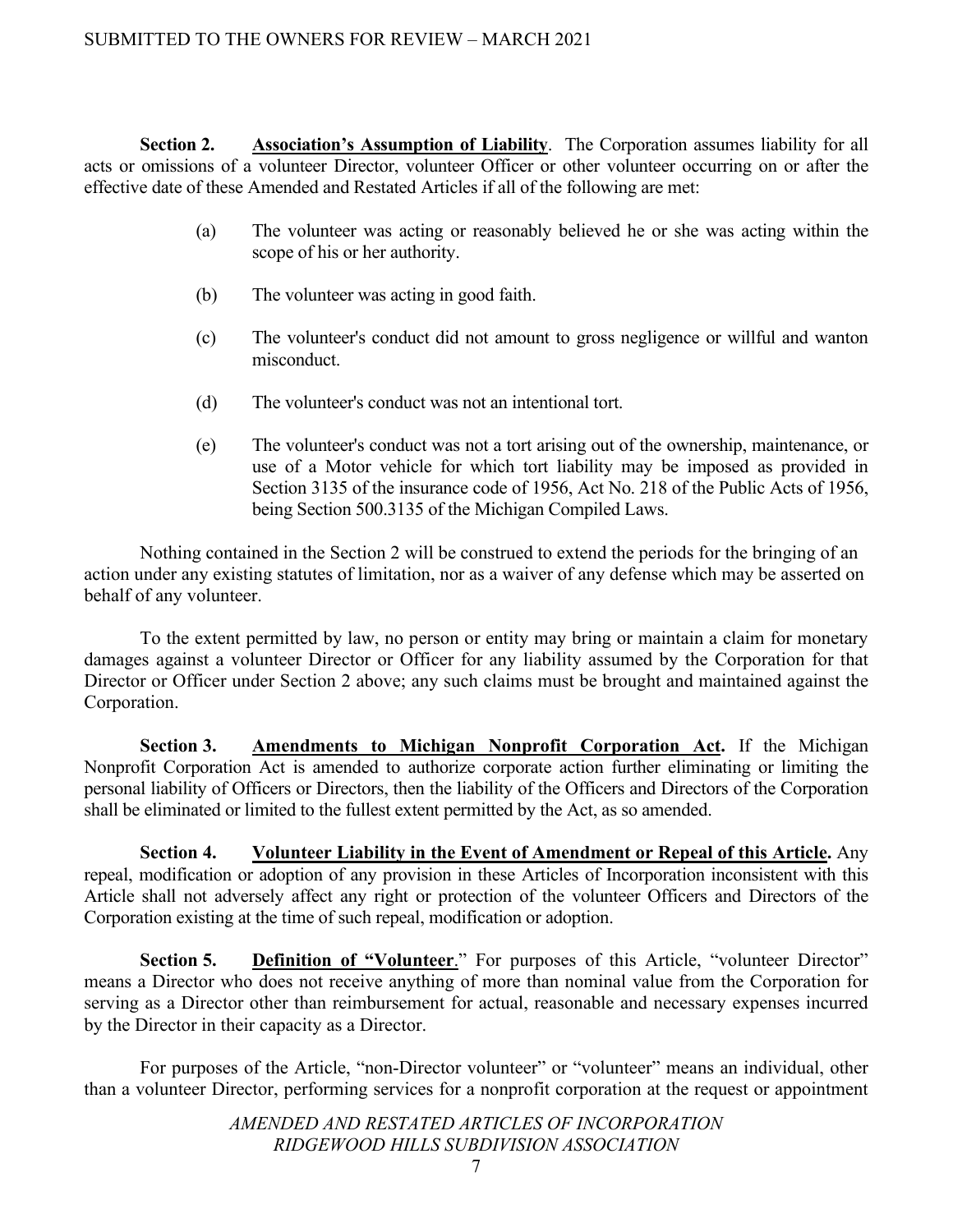of the Board of Directors who does not receive compensation or any other type of consideration for the services other than reimbursement for reasonable and necessary expenses actually incurred.

## **ARTICLE VIII**

#### **INDEMNIFICATION**

In addition to the provisions of Article VII, the Corporation may indemnify its volunteer Directors, volunteer Officers, nondirector volunteers or agents in the following manner:

**Section 1. Corporation's Power to Indemnify.** The Corporation may indemnify any person who was or is a party or is threatened to be made a party to any threatened, pending, or completed action, suit or proceeding, whether civil, criminal, administrative or investigative, and whether formal or informal including all appeals (including an action, suit, investigation or proceeding by or in the right of the Corporation), by reason of the fact that such person is or was a Director, Officer, volunteer, employee or agent of the Corporation, against expenses including actual and reasonable attorneys' or other professionals' fees, judgments, decrees, fines, penalties, costs and amounts paid in settlement actually and reasonably incurred by such person in connection with such action, suit, investigation or proceeding. Notwithstanding the above, a volunteer Director, volunteer Officer, volunteer, employee or agent of the Corporation will not be entitled to indemnification for any claims that were brought by the Corporation, against a volunteer Director, volunteer Officer or other volunteer, except pursuant to MCL 450.2564a.

The Corporation may indemnify a person that was or is a party or is threatened to be made a party to a threatened, pending, or completed action or suit by or in the right of the Corporation to procure a judgment in its favor by reason of the fact that the person is or was a director, officer, employee, nondirector volunteer, or agent of the Corporation, or is or was serving at the request of the Corporation as a director, officer, partner, trustee, employee, nondirector volunteer, or agent of another foreign or domestic corporation, business corporation, partnership, joint venture, trust, or other enterprise, whether for profit or not, for expenses, including attorneys' fees and amounts paid in settlement actually and reasonably incurred by the person in connection with the action or suit if the person acted in good faith and in a manner the person reasonably believed to be in or not opposed to the best interests of the Corporation or its shareholders or members. The Corporation shall not indemnify a person for a claim, issue, or matter in which the person is found liable to the Corporation except to the extent authorized under section 564c.

**Section 2. Determination of Right to Indemnification.** Any indemnification under Section 1 will be made by the Corporation upon the determination that indemnification of the volunteer Director, volunteer Officer, volunteer, employee or agent is proper under the circumstances. Such determination must be made in at least one of the following manners:

> (a) By a majority vote of Directors acting at a meeting at which a quorum consisting of Directors who were not parties or threatened to be parties to such action, suit, investigation or proceeding is present;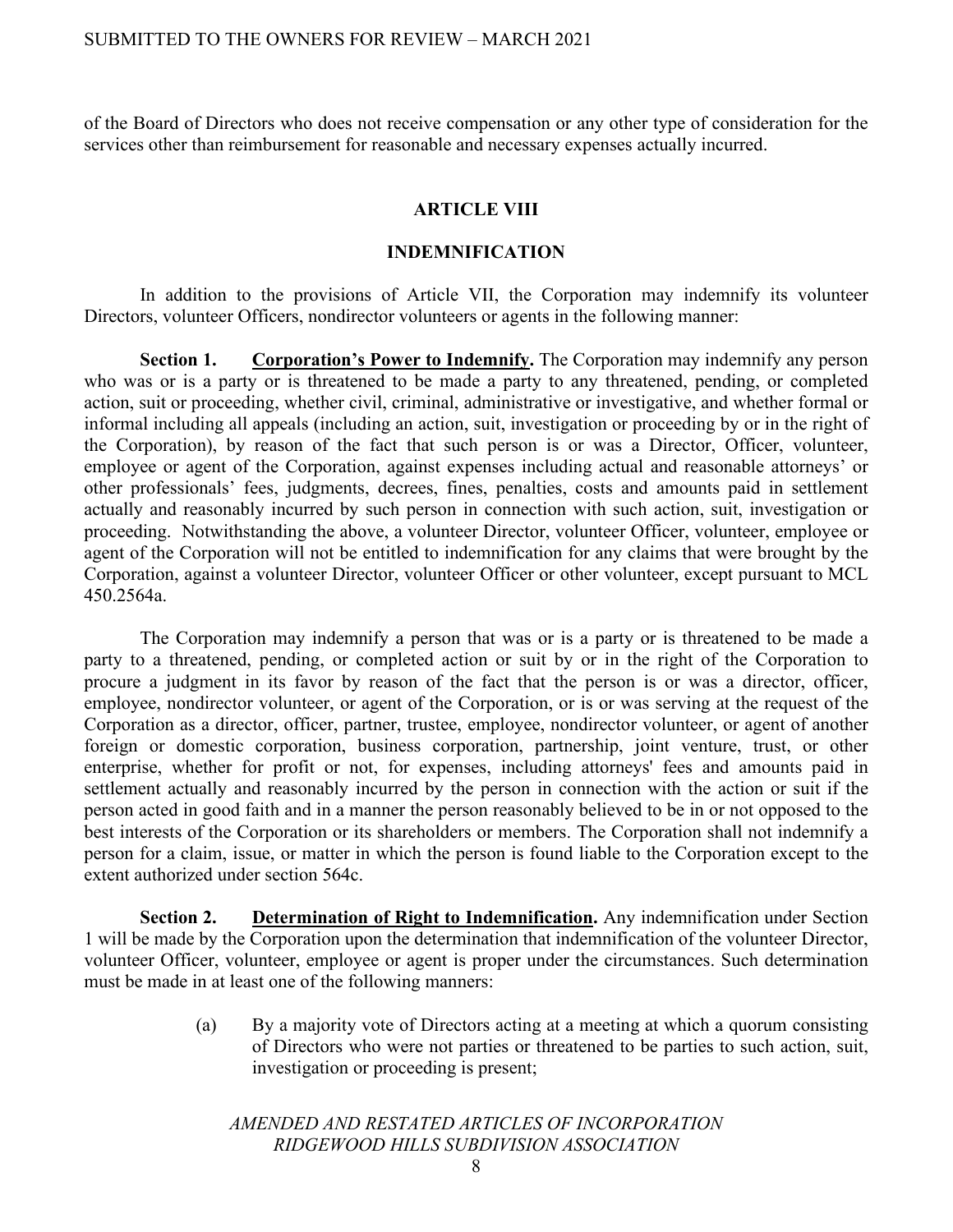- (b) If the Board is unable to obtain a quorum under sub-Section 2 (a), then by majority vote of a committee that is duly designated by the Board and that consists solely of 2 or more Directors who are not at the time parties or threatened to be made parties to the action, suit, investigation or proceeding;
- (c) By independent legal counsel in a written opinion. The Corporation must select counsel to prepare the opinion in 1 of the following ways:
	- (i) By the Board or a Committee of Directors in the manner described in sub-Section 2 (a) or (b).
	- (ii) If the Board is unable to obtain a quorum under sub-Section 2 (a) and the Board is unable to designate a committee under sub-Section 2 (b), by the Board.
- (d) By the members, except those that are parties or threatened to be made parties to the action, suit, investigation or proceeding;
- (e) All Directors may participate in designating a committee under sub-Section (2) (b) or in selecting independent legal counsel under sub-Section  $(2)(c)(ii)$ ;
- (f) If a person is entitled to indemnification under MCL 450.2562 or a portion of expenses, including reasonable attorneys' and other professional fees, judgments, penalties, fines, and amounts paid in settlement, but not for the total amount, the Corporation may indemnify the person for the portion of the expenses, including reasonable attorneys' and other professional fees, judgments, penalties, fines, or amounts paid in the settlement for which the person is entitled to be indemnified.

**Section 3. Authorization of Payment of Indemnification.** The Corporation shall authorize payment of indemnification under this Article in any of the following ways:

- (a) By the Board in 1 of the following ways:
	- (i) If there are 2 or more Directors who are not parties or threatened to be made parties to the action, suit, investigation, or proceeding, by a majority vote of all Directors who are not parties or threatened to be made parties, a majority of whom shall constitute a quorum for this purpose.
	- (ii) By a majority of the members of a committee of 2 or more Directors who are not parties or threatened to be made parties to the action, suit, investigation, or proceedings.
	- (iii) If there are fewer than 2 Directors who are not parties or threatened to be made parties to the action, suit, or proceeding, by the vote necessary for action by the Board under MCL 450.2523. All Directors may participate in authorization under this subparagraph.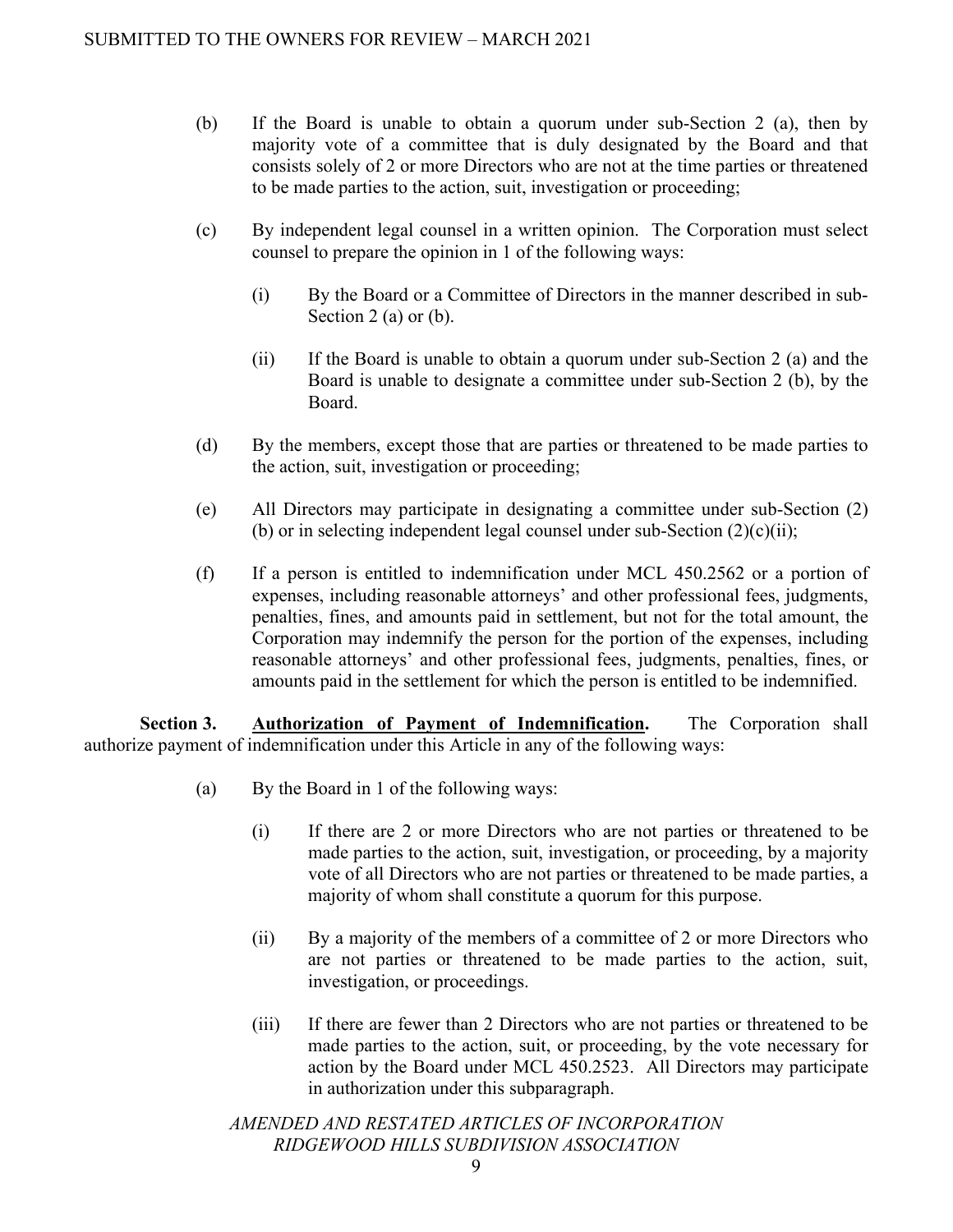(b) By the members, except those that are parties or threatened to be made parties to the action, suit, investigation, or proceeding may not vote on the authorization.

## **Section 4. Expenses.**

- (a) Expenses of each person indemnified hereunder incurred in defending civil, criminal, administrative, or investigative action, suit, investigation, or proceeding including all appeals, or threat thereof, may be paid by the Corporation in advance of the final disposition of such action, suit, investigation, or proceeding as authorized by the Board of Directors, notwithstanding whether a disinterested quorum exists, upon receipt of an undertaking by or on behalf of the Director, Officer, or volunteer to repay such amount unless it will be determined that such person is not entitled to be indemnified by the Corporation. The undertaking will be an unlimited general obligation of the person on whose behalf advances are made, but need not be secured.
- (b) All such assumption of liability, indemnity and payment of all expenses for any person shall be to the extent authorized in MCL 450.2564a, 450.2564b and 450.2564c unless such person:
	- (i) received a benefit to which they were not entitled;
	- (ii) intentionally inflicted harm on the Corporation or its members;
	- (iii) violated MCL 450.2551; or
	- (iv) intentionally committed a criminal act.

## **Section 5**. **Advance Payment of Expenses**.

- (a) The assumption of liability under Article VII or the indemnification or advancement of expenses provided by this Article VIII will not be deemed exclusive of any other rights to which those seeking indemnification or advancement of expenses might be entitled as a matter of law or under the Amended and Restated Articles of Incorporation, the Declaration, or any contractual agreement.
- (b) The total amount of expenses for indemnification from all sources combined will not exceed the amount of actual reasonable and necessary expenses incurred by the person seeking indemnification or advancement of expenses.
- (c) The indemnification provided for in this Article will continue as to any person who has ceased to be a Director, Officer, or volunteer and will inure to the benefit of heirs, executors, and administrators but not assigns of such a person.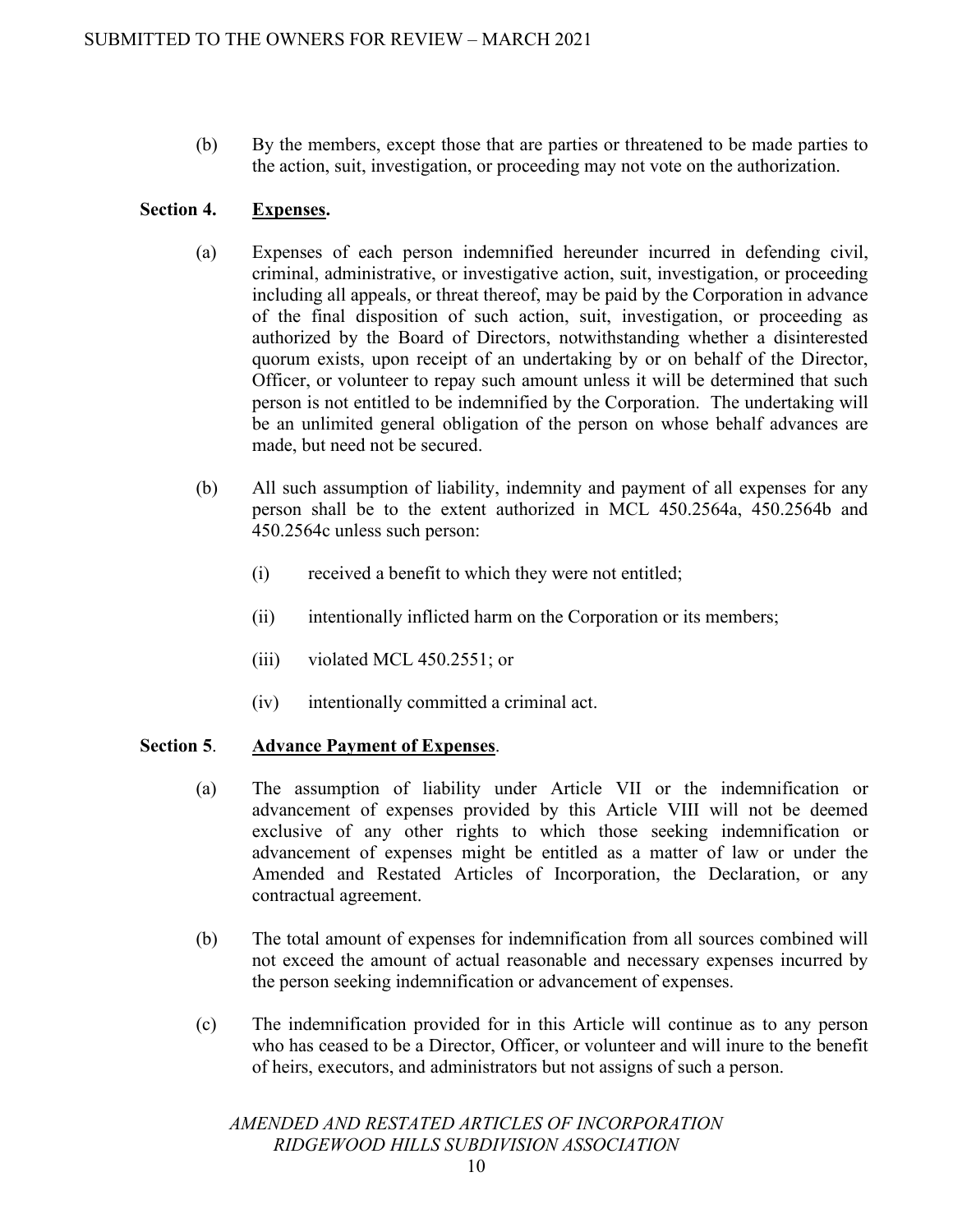(d) All persons/entities for whom liability was assumed or expenses, costs, attorneys' or other professional fees were advanced for purposes of assumption of liability pursuant to Article VII or paid for purposes of indemnification pursuant to Article VIII, shall furnish the Corporation a written agreement, executed personally or on the person's behalf, to repay any and all advances or expenses or fees if it is ultimately determined that the person did not meet the standard of conduct required under the Declaration of Restrictions.

**Section 6. Directors and Officers Liability Insurance.** The Corporation may purchase and maintain insurance on behalf of any person who is, or was, a Director, Officer, or volunteer of the Corporation, or is, or was, serving at the request of the Corporation as an unpaid, volunteer Director, Officer, or volunteer of another corporation whether nonprofit or for profit, partnership, joint venture, trust, or other enterprise against any liability asserted against said person and incurred by said person in any such capacity or arising out of their status as such, regardless of whether the Corporation would have the power to indemnify them against such liability under the provisions of this Article or the Michigan Nonprofit Corporation Act, Act 162 of 1982, MCL 450.2101, et al., as amended.

## **ARTICLE IX**

## **FAIR HOUSING LAWS**

**Section 1.** General. The National Fair Housing Act (Title VIII of the Civil Rights Act of 1968, as amended) and the Michigan Elliott-Larsen Civil Rights Act (Public Act 453 of 1976) generally prohibit certain types of discrimination in sale, rental, and in other housing-related transactions, based on race, color, national origin, religion, sex, familial status, and disability. Homeowners associations and their Boards of Directors have certain duties to comply with these federal and state laws, which protect the rights of homeowners to enjoy housing free of unlawful discrimination.

**Section 2. Administrative Responsibility.** The Corporation shall be responsible for administering the Association in full compliance with the National Fair Housing Act, the Michigan Elliott-Larsen Civil Rights Act, and any other applicable federal, state, and local fair housing laws, as well as any and all regulations and administrative rules issued pursuant thereto.

## **ARTICLE X**

## **AMENDMENTS TO ARTICLES OF INCORPORATION**

These Amended and Restated Articles of Incorporation may be amended by the affirmative vote of the Members representing a majority of the Lots of the Subdivisions that are qualified, eligible and entitled to vote under the Declaration.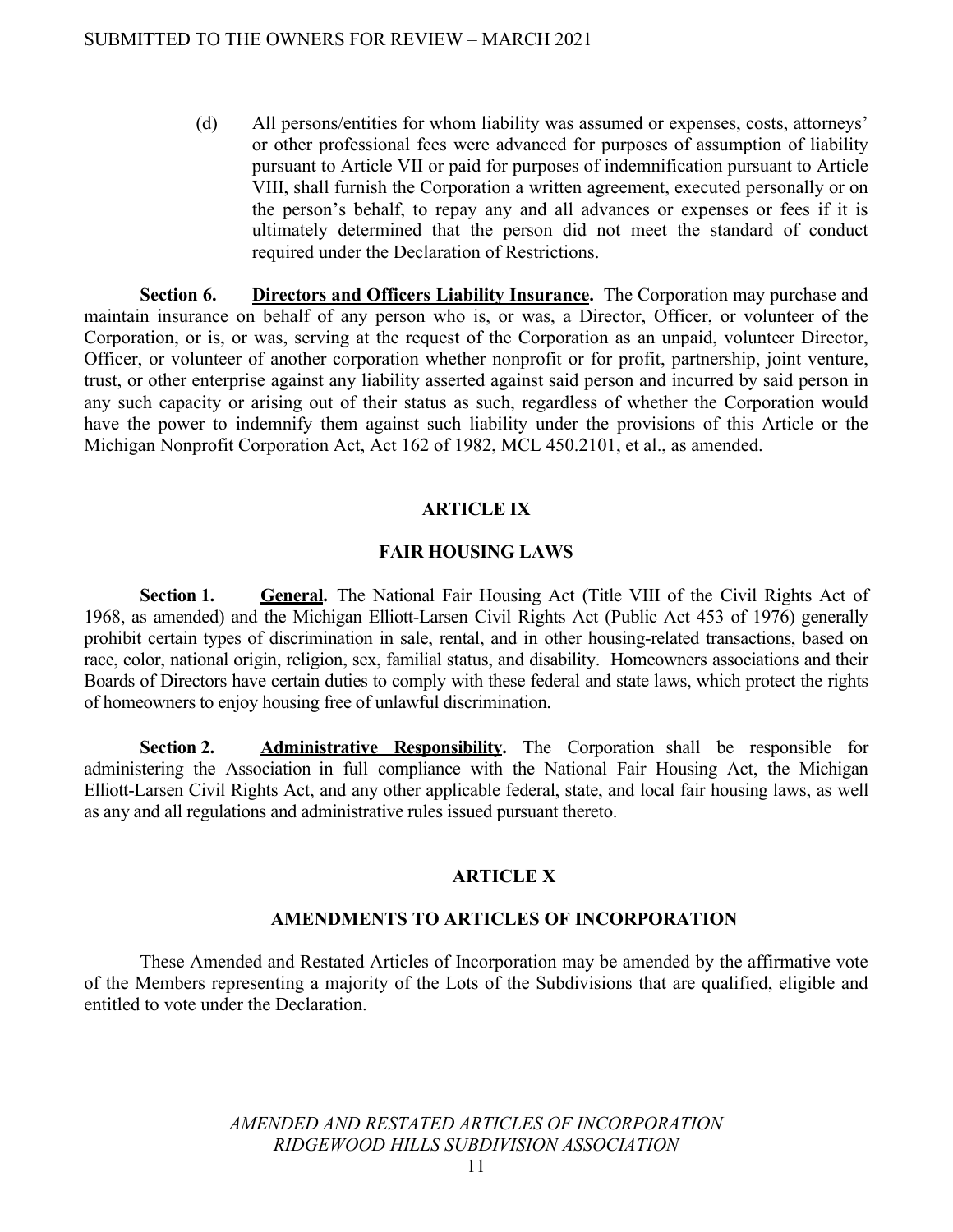#### **ARTICLE XI**

#### **ENFORCEABILITY**

The invalidity or unenforceability of any provision of these Articles will not affect the validity or enforceability of the remaining provisions of these Amended and Restated Articles of Incorporation.

#### **ARTICLE XII**

#### **ACTION WITHOUT MEETING**

Subject to any specific provisions of these Articles or the Declaration that might expressly provide otherwise, any action that may be taken at an Association membership meeting, other than the removal of directors, may be taken without a meeting by a written vote, ballot, or consent of the members. Written votes, ballots, or consents shall be solicited in the same manner as provided in the Declaration for the giving of notice of Corporation meetings. Such solicitations shall specify:

- (1) the proposed action;
- (2) that the member can vote for or against any such proposed action;
- (3) the percentage of approvals necessary to approve the action; and
- (4) the time by which written votes must be received to be counted.

Approval by written vote, ballot, or consent shall be constituted by receipt, within the time specified in the written vote, ballot, or consent of a number of approvals that equals or exceeds the number of votes that would be required for approval if the action were taken at a meeting.

#### **ARTICLE XIII**

#### **REMOVAL OF DIRECTORS**

At any annual or special meeting of the Corporation duly called and held, any one or more of the Directors may be removed with or without cause by the affirmative votes of those Owners who represent more than fifty percent (50%) of all of the Lots in the Subdivisions (not just by more than 50% of the votes cast by the Owners who may be present at the meeting in person or by proxy and entitled to vote), and a successor may then and there be elected to fill any vacancy created.

Notwithstanding any other provision of the Association's governing documents which might permit the Association to take action by written ballot, written vote, or written consent without a meeting, the membership shall only conduct a recall vote at an annual or special meeting of the Corporation. The vote regarding the recall at the meeting shall only be conducted in person or by proxy.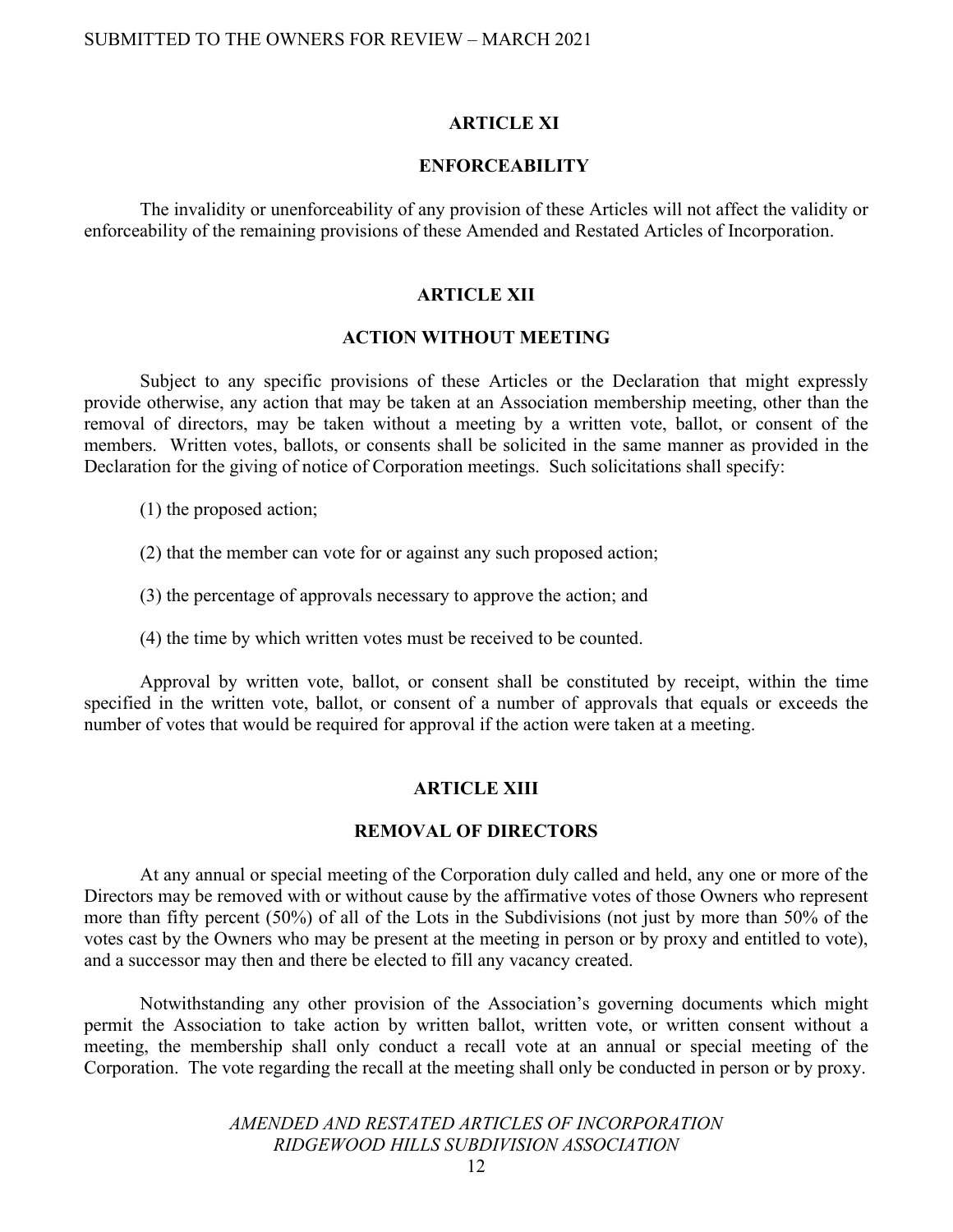The quorum of the membership required to elect any successor of a removed director shall be the normal quorum requirement set forth in the Declaration. Any director whose removal had been proposed shall be given an opportunity to be heard at the membership meeting.

\*\*\*

*These Amended and Restated Articles of Incorporation were adopted on \_\_\_\_\_\_\_\_\_\_\_\_\_\_\_\_\_\_\_\_\_\_, 2021 in accordance with the provisions of Section 641 of the Michigan Nonprofit Corporation Act, MCL 450.261.* 

*These Amended and Restated Articles of Incorporation and were duly adopted by the vote of the members.* 

*The necessary votes were cast in favor of the Amended and Restated Articles of Incorporation.*

# **RIDGEWOOD HILLS SUBDIVISION**

**ASSOCIATION,** a Michigan nonprofit corporation

 $\mathbf{B}$ y:

Its: President

\*\*\*